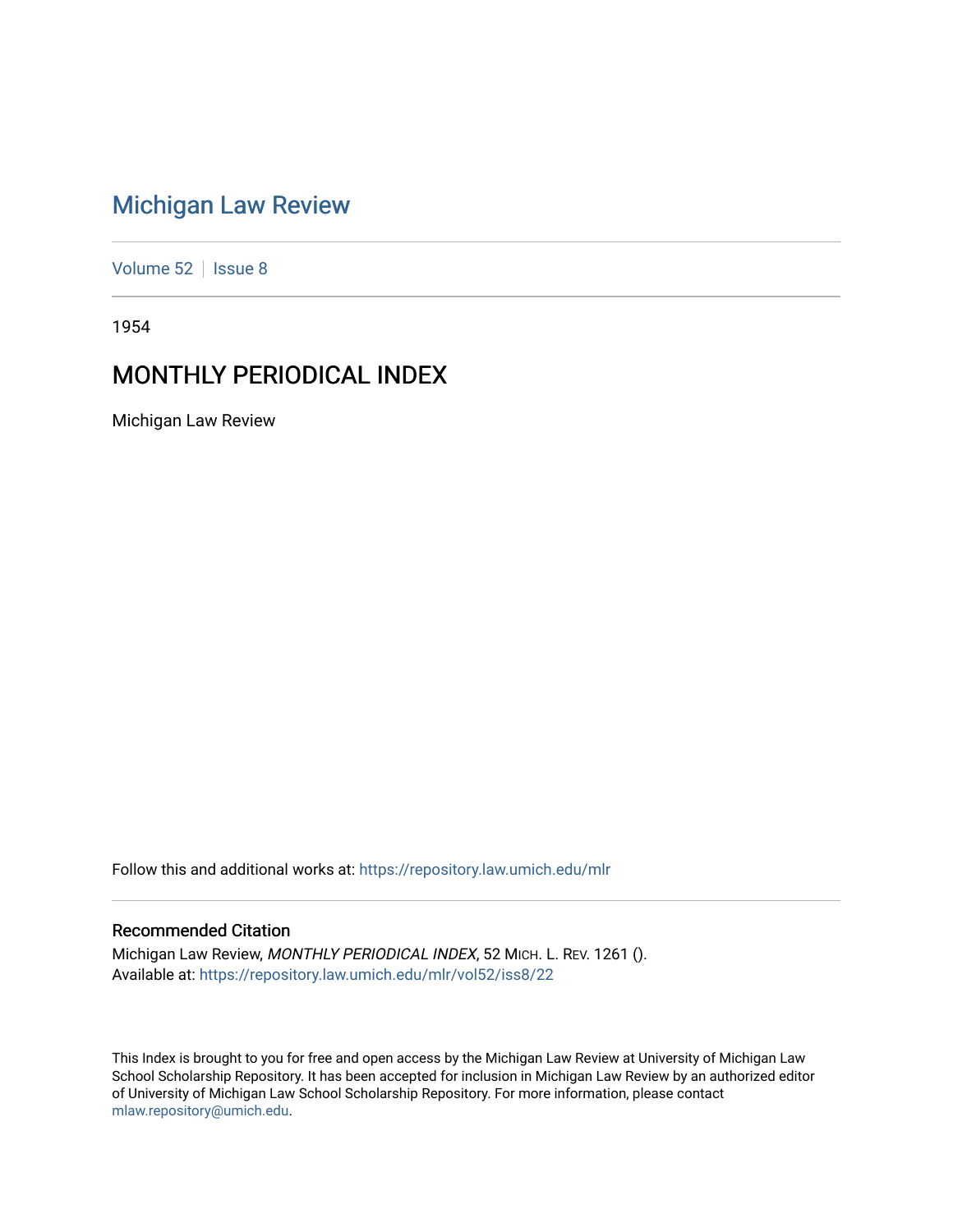#### MONTHLY PERIODICAL INDEX

This department lists the *articles* and *comments* which appear in leading law reviews. The index embraces material published since the last issue of this REVIEW.

Limitation of space makes necessary the inclusion of only the longer and more important items: articles and comments. Accordingly, decision notes (except those over five pages in length), book reviews and biographical articles are excluded.

(a) indicates a leading article. Where the title of the article or comment is not selfexplanatory, an indication of its scope is added in brackets.

#### Administrative Law

See also *Judgments.* 

The effective limits of the administrative process: a reevaluation. (a) Louis L. Jaffe. 67 Harv. L. Rev. 1105-1135 (May).

#### **ADMIRALTY**

See also *Constitutional Law.* 

Seamen, seaworthiness, and the rights of harbor workers. (a) Francis L. Tetreault. 39 Com. L. Q. 381-424 (Spring).

The life salvor problem in admiralty. (a) Lawrence Jarett. 63 Yale L. J. 779-791 (April).

#### ANTITRUST LAW

See also *Fair Trade Laws.* 

The antitrust division and the supreme court: 1890-1953. (a) Victor H. Kramer. 40 Va. L. Rev. 433-463 (May).

#### **BANKRUPTCY**

See also *Corporate Reorganization, Usury.* 

Second thoughts on the second act of bankruptcy: an open letter to the national bankruptcy conference. (a) R. E. Degnan and C. J. Meyers. 102 Univ. Pa. L. Rev. 884-892 (May).

CHARITIES

#### See *English Reports.*

#### CoNPLICT oF LAws

See *Marriage.* 

#### CONGRESSIONAL INVESTIGATIONS

See also *Constitutional Law.* 

Public destruction of private reputation -a remedy'? (a) Leon Green. 38 Minn. L. Rev. 567-581 (May).

#### CONSTITUTIONAL LAW

See also *Evidence.* 

Chief Justice Vinson and the theory of constitutional government: a tentative appraisal. (a) Francis A. Allen. 49 N. W. Univ. L. Rev. 3-25 (March-April).

Congressional investigation of subversive activities where there is danger of state prosecution. 22 Geo. Wash. L. Rev. 729- 741 (June).

From judicial grant to legislative power: the admiralty clause in the nineteenth cen- tury. 67 Harv. L. Rev. 1214-1237 (May).

Peaceful picketing as free speech in relation to state public policy. 23 Univ. Cin. L. Rev. 229-241 (Spring).

Race segregation in the public schools: jim crow at the judgment seat. (a) Edward F. Waite. 38 Minn. L. Rev. 612-621 (May).

Teachers and the fifth amendment. (a) Clark Byse. 102 Univ. Pa. L. Rev. 871-883 (May).

The constitutional prohibition of bills of attainder: a waning guaranty of judicial trial. 63 Yale L. J. 844-861 (April).

The Lattimore case: congressional investigations and the constitution. 49 **N. W.**  Univ. L. Rev. 77-86 (March-April).

The right of silence before congressional committees: first amendment guarantees. 22 Geo. Wash. L. Rev. 741-752 (June).

#### CORPORATE REORGANIZATION

The full compensation doctrine in corporate reorganizations: a schizophrenic standard. 63 Yale L. J. 812-843 (April).

#### **CORPORATIONS**

See also *Securities Legislation, Taxation.* 

Corporations-indemnification of management for litigation expenses. 52 Mich. L. Rev. 1023-1042 (May).

The corporate and the common ·weal: contributions by corporations to private educational institutions. 22 Geo. Wash. L. Rev. 710-720 (June).

#### CREDITORS' RIGHTS

See also *Corporate Reorganization.* 

Unpaid receivership creditors and the purchaser at a foreclosure sale. (a) Daniel C. Draper. 39 Com. L. Q. 462-477 (Spring).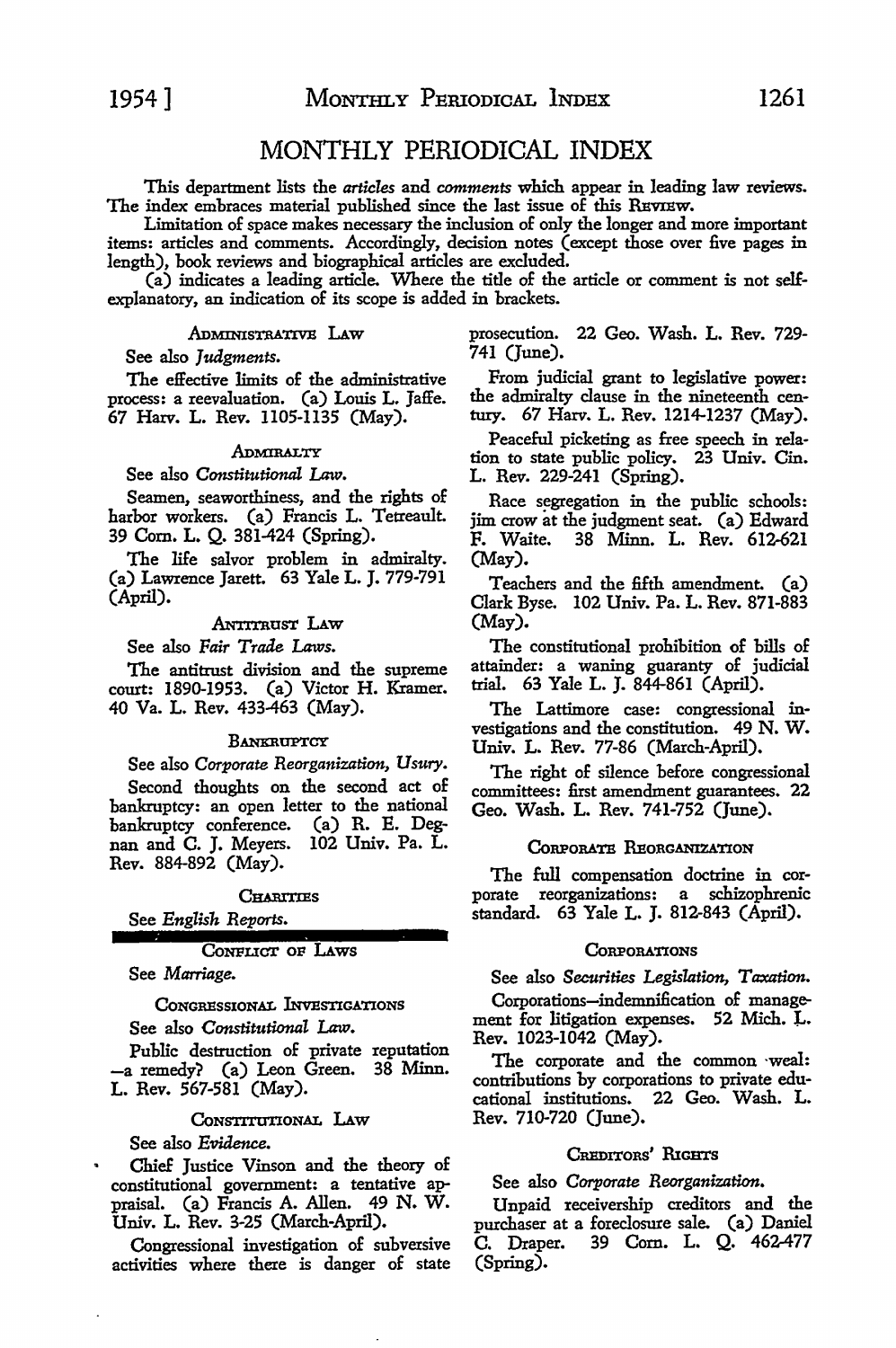CRIMINAL LAW AND PROCEDURE See *English Reports, Judgments.* 

#### **DIVORCE**

Custody of children in Minnesota: factual considerations. 38 Minn. L. Rev. 623- 633 (May).

#### ENGLISH REPORTS

Recent English reports: an evaluation. (a) Sheldon D. Elliott. 29 N. Y. Univ. L. Rev. 1043-1045 (May).

The Evershed report and English procedural reform. (a) Charles E. Clark. 29 N. Y. Univ. L. Rev. 1046-1060 (May).

The Gowers report and capital punishment. (a) George H. Dession. 29 N. Y. Univ. L. Rev. 1061-1068 (May).

The Nathan report and the supervision and enforcement of charitable trusts. (a) George G. Bogert. 29 N. Y. Univ. L. Rev. 1069-1082 (May).

#### **EsTOPPEL**

See *Judgments.* 

#### **EVIDENCE**

Comments and caveats on the wire tapping controversy. (a) Richard C. Donnelly. 63 Yale L. J. 799-810 (April).

The case for wire tapping. (a) William P. Rogers. 63 Yale L. J. 792-798 (April).

#### FAIR TRADE LAWS

Resale price maintenance and market integration: fair trade or foul play? (a) Glen E. Weston. 22 Geo. Wash. L. Rev. 658- 681 (June).

#### **FINANCING**

See *Insurance.* 

#### FOREIGN AFFAIRS

The Bricker amendment and United States foreign affairs. (a) John T. Everett, Jr. 23 Univ. Cin. L. Rev. 173-198 (Spring).

#### FREEDOM oP lNPoRMATION

Community Security vs. Man's Right to Knowledge: A Symposium. 54 Col. L. Rev. 667-837. (May).

I. Introduction. (a) William C. Warren. 667-675.

II. The experience of religious communities:

Judaism: freedom of expression and the right to knowledge in Jewish tradition. (a) Robert Gordis. 676-698.

Censorship and the prohibition of books in Catholic church law. (a) Francis **J.**  Connell. 699-709.

Islam: factors of stability and change. (a) Saba Habachy. 710-718.

The right to knowledge and the integrity of Protestantism. (a) Robert T. Handy. 719-733.

III. The experience of nation states:

Great Britain. (a) Hartley Shawcross. (a) 734-748.

The "right to knowledge" in the Soviet Union. (a) Harold J. Berman. 749-764.

France. (a) Andre Mathiot. 765-779.

Communist propaganda and the fall of China. (a) Hu Shih. 780-786.

Canada. (a) Ivan C. Rand. 787-795.

Italy. (a) Angelo Piero Sereni. 796-808.

Spain. (a) Jesus de Galindez. 809-820.

Switzerland. (a) Jacques Bourquin. 821- 829.

The Netherlands: caution and confidence in a democratic society. (a) Isaak Kisch. 830-837.

#### **L**NSURANCE

Liability insurance and responsibility for settlement. (a) Robert E. Keeton. 67 Harv. L. Rev. 1136-1186 (May).

Regulated credit life and disability insur ance and the small loan. (a) David H. Vernon. 29 N. Y. Univ. L. Rev. 1098- 1120 (May).

#### INTERNATIONAL LAW

Sovereign immunity of governmentowned corporations and ships. (a) Michael Brandon. 39 Com. L. Q. 425-462 (Spring).

#### lNrERNATIONAL 0nGANIZATIONS

European defense community and the north Atlantic alliance. (a) Gerhard Behr. 22 Geo. Wash. L. Rev. 637-657 (June).

Labor and the Schuman plan. (a) Gerhard Behr. 52 Mich. L. Rev. 1007-1022 (May).

#### **JUDGMENTS**

Res Judicata. A Symposium. 39 Iowa L. Rev. 213-349 (Winter).

Foreword. (a) Herbert F. Goodrich. 213.

Introduction. (a) Austin W. Scott. 214- 216.

Collateral estoppel-effects of prior litigation. (a) Alan N. Polasky. 217-254.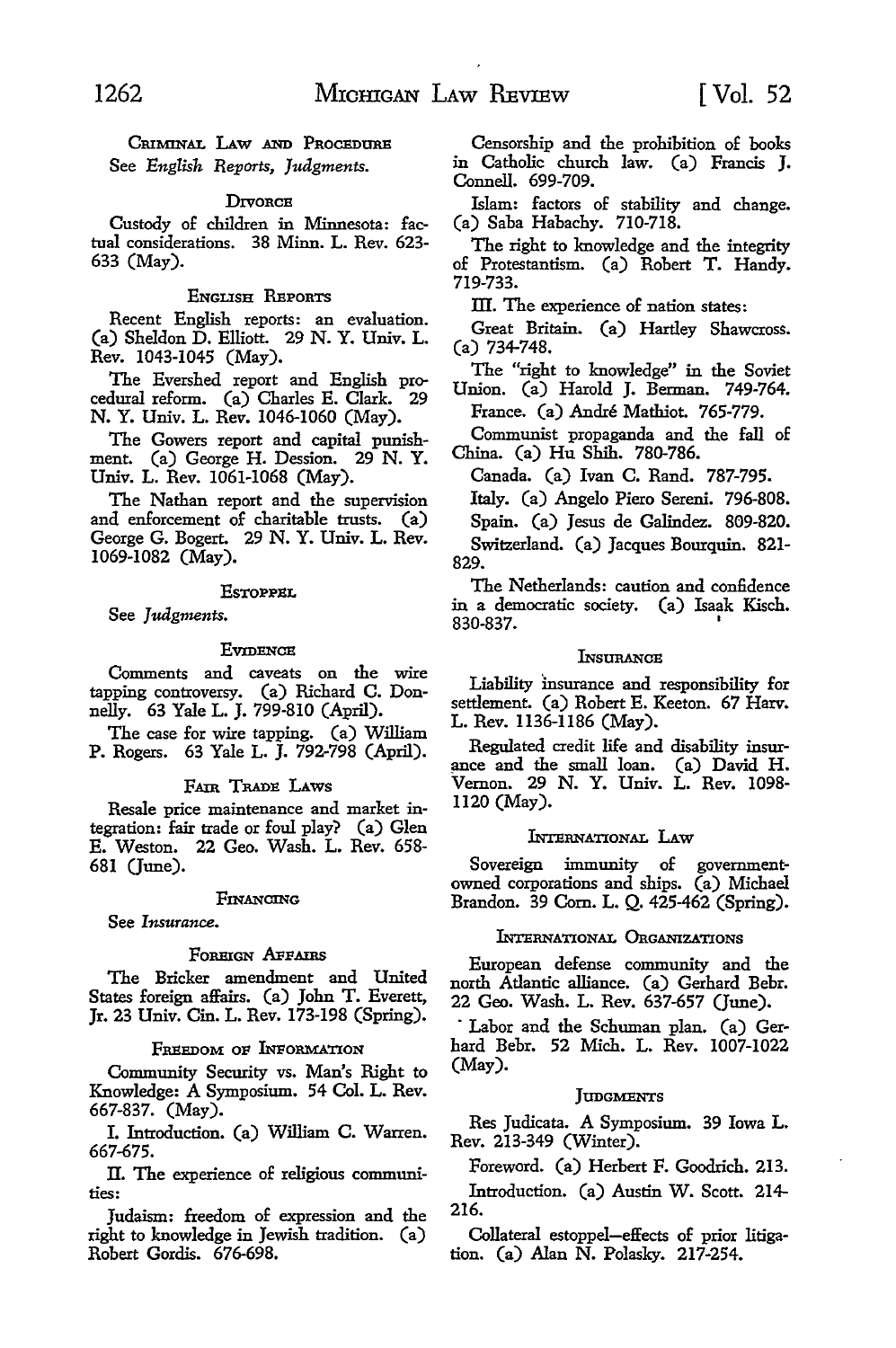Res judicata in federal administrative law. (a) Isaac N. Groner and Herman Sternstein. 300-316.

Criminal law, double jeopardy and res judicata. (a) Marlyn E. Lugar. 317-347. Bibliography of legal periodicals. 348-349.

#### LABoR I.Aw

See also *Constitutional Law, International Organizations.* 

Liability for back pay under section IO(c) of the Taft-Hartley act. 49 N. W. Univ. L. Rev. 86-94 (March-April).

#### MARRIAGE

A conHicts myth: the American "consular" marriage. (a) Clive Parry. 67 Harv. L. Rev. 1187-1212 (May).

#### MILITARY LAW

Judicial checks on command influence under the uniform code of military justice. 63 Yale L. J. 880-888 (April).

#### **MORTGAGES**

See *Creditors' Rights.* 

#### MUNICIPAL CORPORATIONS

Subdivision control under the Ohio revised code. 23 Univ. Cin. L. Rev. 241-250 (Spring).

The new Minnesota improvement-assessment procedure (chapter 398, laws of 1953). (a) De Forest Spencer, Jr. 38 Minn. L. Rev. 582-611 (May).

Village incorporation in Minnesota: practical considerations and the "properly conditioned" text. 38 Minn. L. Rev. 646-660 (May).

#### PATENT LAW

The use of an applicant's disclosure of equivalency in refusing patent protection. 22 Geo. Wash. L. Rev. 699-710 Qune).

Venue in patent litigation. (a) Arthur H. Seidel. 22 Geo. Wash. L. Rev. 682-697 (June).

#### PERSONAL PROPERTY

Creation of joint rights between husband and wife in personal property: II. (a) R. Bruce Townsend. [Part I appeared in 52 Mich. L. Rev. 779·828 (April).] 52 Mich. L. Rev. 957-1006 (May).

#### PRACTICE AND PROCEDURE

See also *English Reports, Judgments.* 

Denial of jury trial by joinder of legal and equitable claims. 39 Iowa L. Rev. 350-355 (Winter).

Splitting a cause of action and partial subrogation in the insurance situation. 39 Iowa L. Rev. 355-361 (Winter).

The invasion of jury: temperature of the war. (a) Curtis Wright, Jr. 27 Temple L. Q. 137-164 (Fall 1953).

#### REAL PROPERTY

See *Statute of Frauds.* 

#### **REGILATION OF BUSINESS**

See also *Fair Trade Laws.* 

Legal and practical aspects of petroleum products pipe line rates and terminal tankage. 102 Univ. Pa. L. Rev. 894-932 (May).

The regulation of natural gas. A Symposium. 19 Law and Contem. Prob. 323-473 (Summer).

Foreword. (a) Robert Kramer. 323-324.

The regulation of natural gas. (a) Charles E. Crenshaw. 325-341.

Some consequences of fears by independent producers of gas of federal regulation. (a) Robert E. Hardwicke. 342-360.

Natural gas supplies for tomorrow. (a) Rex G. Baker and Carl Illig. 361-381.

Phillips and the natural gas act. (a) Bradford Ross and Bernard A. Foster, **Jr.** 382- 412.

Rate regulation of natural gas companies by the federal power commission. (a) Charles I. Francis. 413-434.

Accounting aspects of utility rate regulation. (a) Lloyd J. Klein. 435-454.

Natural gas regulation under the holding company act. (a) Ralph K. Huitt. 455-473.

#### RES JUDICATA

See *Judgments.* 

#### SECURITIES LEGISLATION

Proxy regulation and the rule-making process: the 1954 amendments. (a) David C. Bayne, Mortimer M. Caplin, Frank D. Emerson and Franklin C. Latcham. 40 Va. L. Rev. 387-431 (May).

The SEC's no-sale rule and exchange of securities pursuant to voluntary reorganization. 67 Harv. L. Rev. 1237-1250 (May).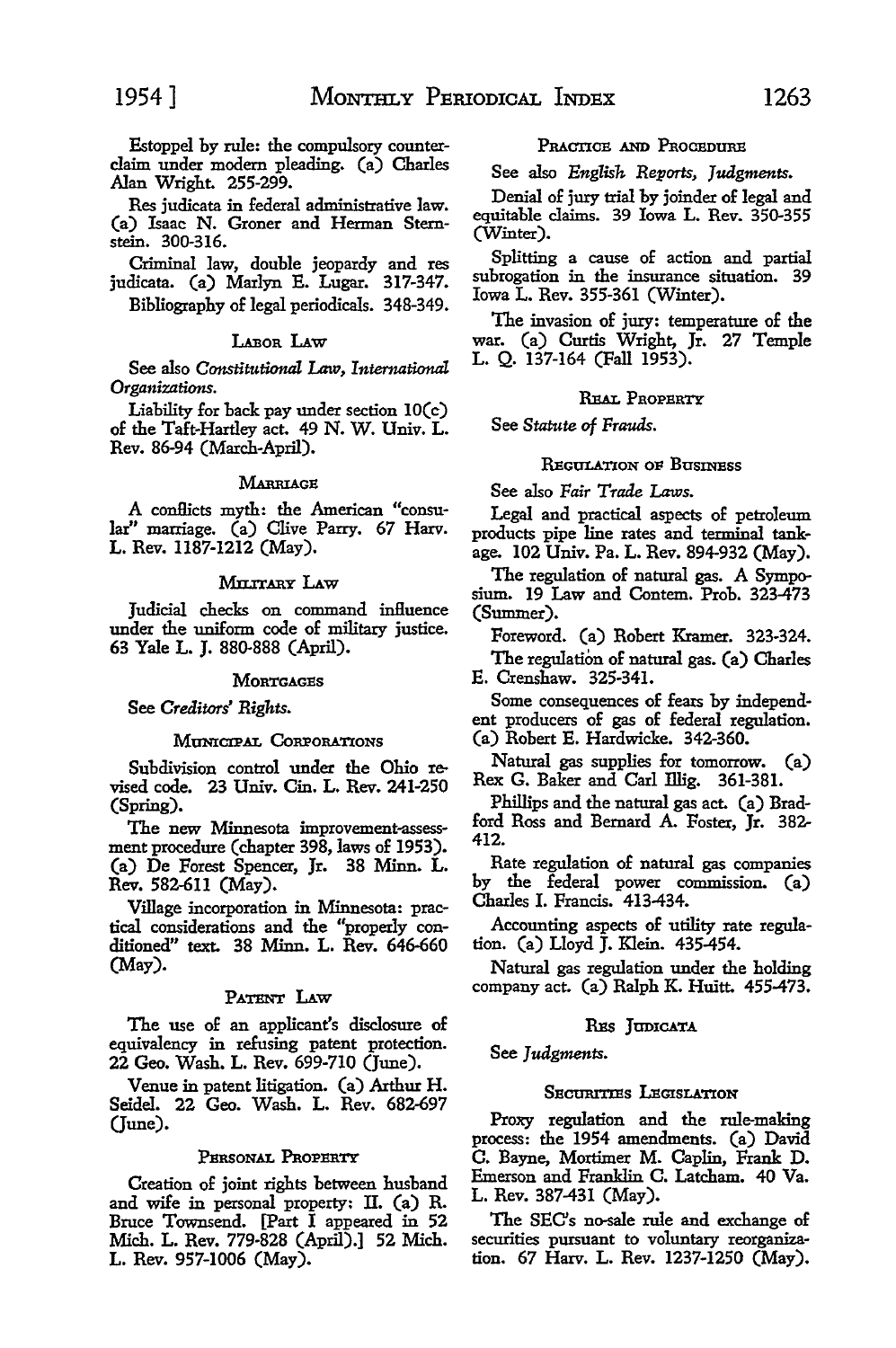#### STARE DECISIS

Precedents-sub silentio: the lurking problem.. 29 N. Y. Univ. L. Rev. 1122-1131 (May).

#### STATUTE OF FRAUDS

The doctrine of part performance in Ohio as applied to agreements for the transfer of interests in realty. 23 Univ. Cin. L. Rev. 200-214 (Spring).

#### **SUBROGATION**

See *Practice and Procedure.* 

SUPREME COURT OF UNITED STATES See also *Antitrust Law.* 

Evasion of supreme court mandates in cases remanded to state courts since 1941. 67 Harv. L. Rev. 1251-1259 (May).

#### **TAXATION**

See also *Municipal Corporations.* 

Can a state make a nonresident personally liable for taxes'? (a) Richard Lloyd Strecker. 23 Univ. Cin. L. Rev. 135-172 (Spring).

Federal taxation: perspective during the fifth decade. (a) J. W. Riehm. 52 Mich. L. Rev. 941-956 (May).

Informal tax settlements-the old law and the new procedure. 23 Univ. Cin. L. Rev. 214-229 (Spring).

Lessee-erected improvements securing long-term leases: an overlooked depreciation deduction for the landlord. 63 Yale L. J. 872-879 (April).

Loss deductions for quasi-investors: 23(e) v. 23(k) v. 117. 63 Yale L. J. 862-871 (April).

Recent developments in the modes of collection of the use tax. 22 Geo. Wash. L. Rev. 720-729 Qune).

Taxation-federal income tax-limited deductibility of entertainment expenses. 52 Mich. L. Rev. 1042-1056 (May).

Tax effect of form in the acquisition of assets. (a) Myron Semmel and Milton H. Stern. 63 Yale L. J. 765-778 (April).

The taxation of business leagues. 40 Va. L. Rev. 467-483 (May).

#### **TORTS**

Indemnity among tortfeasors in New York. 39 Com. L. Q. 484-500 (Spring).

Judicial limitations upon governmental liability under the federal tort claims act. 38 Minn. L. Rev. 634-645 (May).

#### UNIFORM CoMMERCIAL Coos

The uniform commercial code-documents of title. (a) Robert Braucher. 102 Univ. Pa. L. Rev. 831-870 (May).

#### **Usury**

The treatment of usury in bankruptcy proceedings. (a) Sydney Krause. 29 N. Y. Univ. L. Rev. 1083-1097 (May).

#### WIRE-TAPPING

See Evidence.

WORKMEN'S COMPENSATION See *Admiralty.*